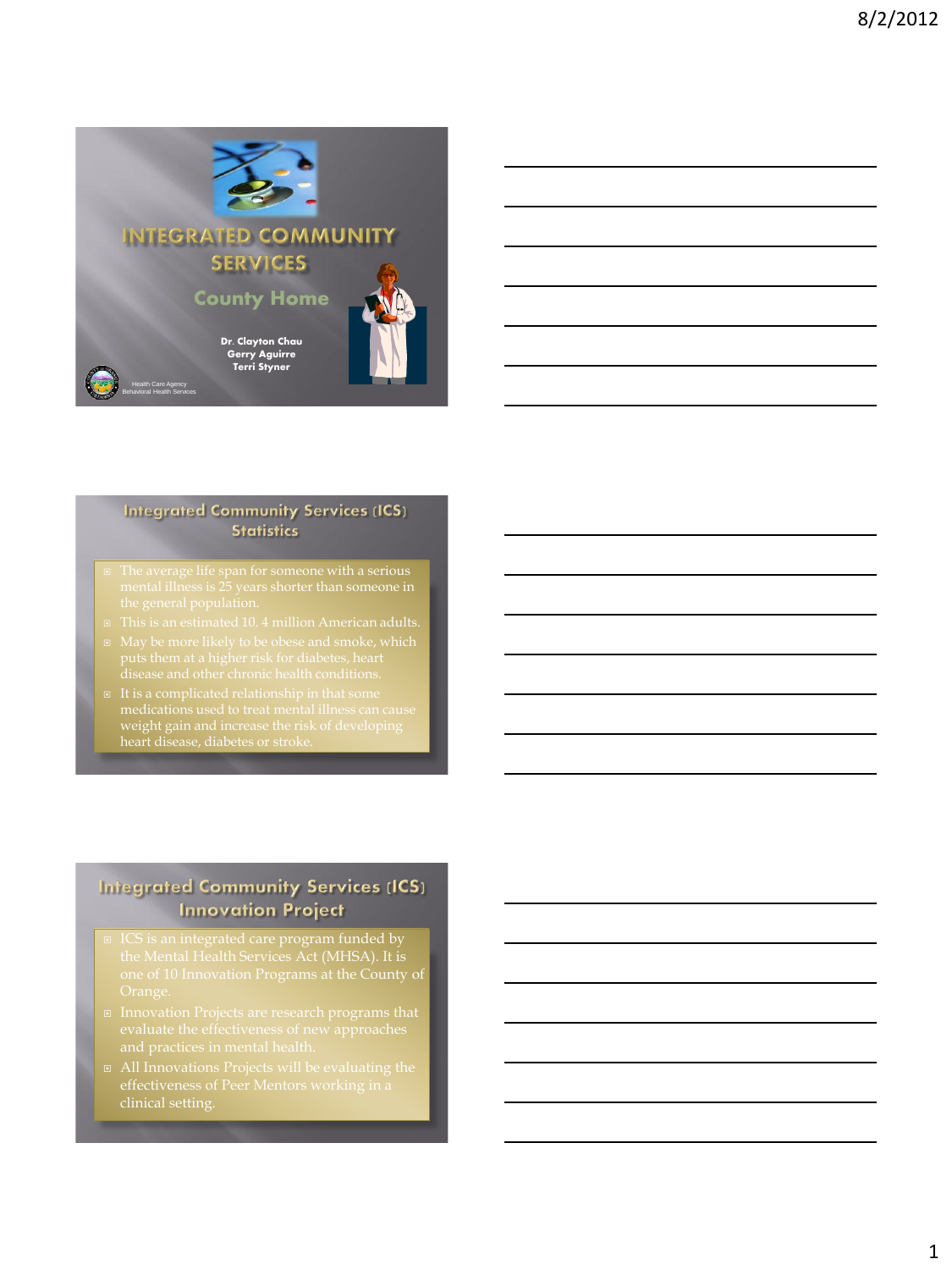# **Integrated Community Services Anticipated Outcome**

- The anticipated outcome of this program provides
- doctors and nurses at one site.

# **Integrated Community Services County Home/Community Home**

- I Two sides to the ICS Program- Community Home
- 
- Behavioral Health Clinics to coordinate care of participants' chronic medical needs along with

# **Integrated Community Services County Home Admission Criteria**

- 
- 
- 
- Are Medi-Cal or MSI insured or eligible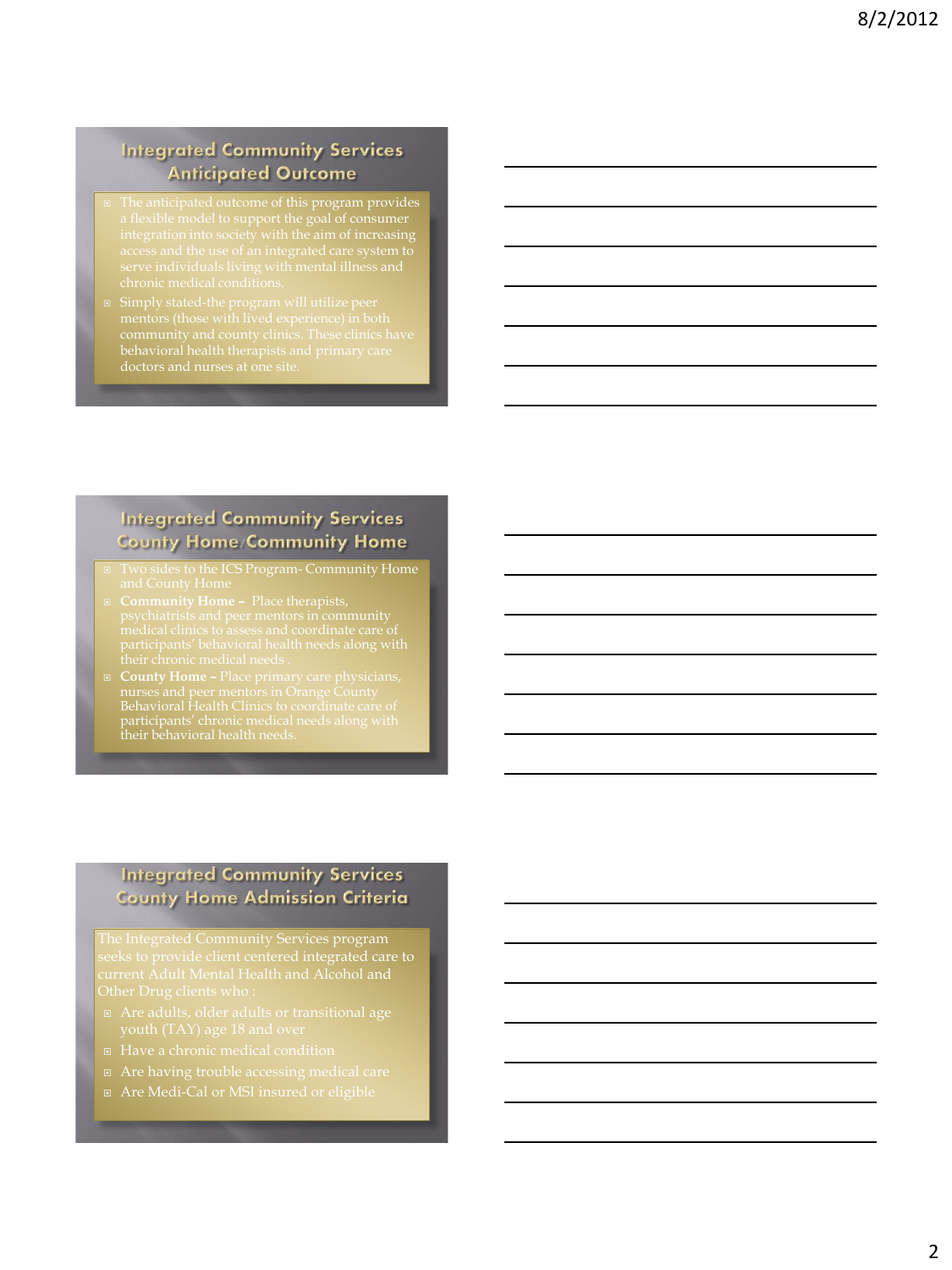# **Integrated Community Services Goals**

- 
- 
- 
- 
- 
- 
- Provide education

### **ICS Staff** Physician

- -
	-
	-
	-
	- Data Recording

# **ICS Staff Registered Nurses**

Primary Care Physician at the 3 clinics.

- 
- 
- 
- 
- Data Recording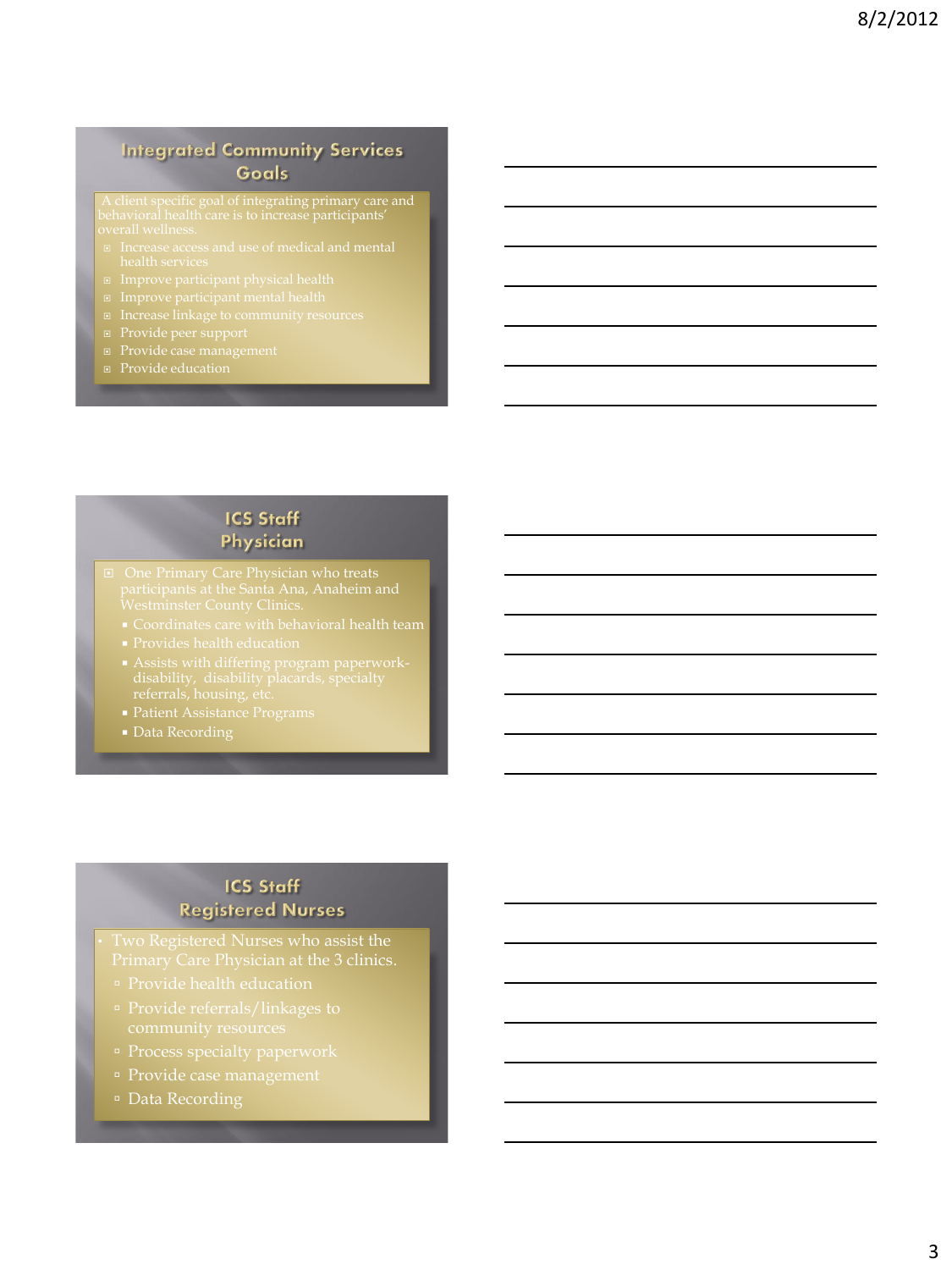# **ICS Staff**

**Medical Care Coordinators (Peer** 

#### **Example 2019 Mentors**)

- Three Medical Care Coordinators (Peer Mentors) who are placed full time at each clinic. They
	-
	-
	-
	-
	-
	-
	-

#### **ICS Medical Care Coordinator Training**

- 
- 
- 
- 
- 
- 
- 
- 
- 
- 
- 
- 
- 
- 

# **ICS County Home Services to Date**

- 
- 
- 
- 
- Provide services in Korean Spanish English Vietnamese
	-
	-
	-
-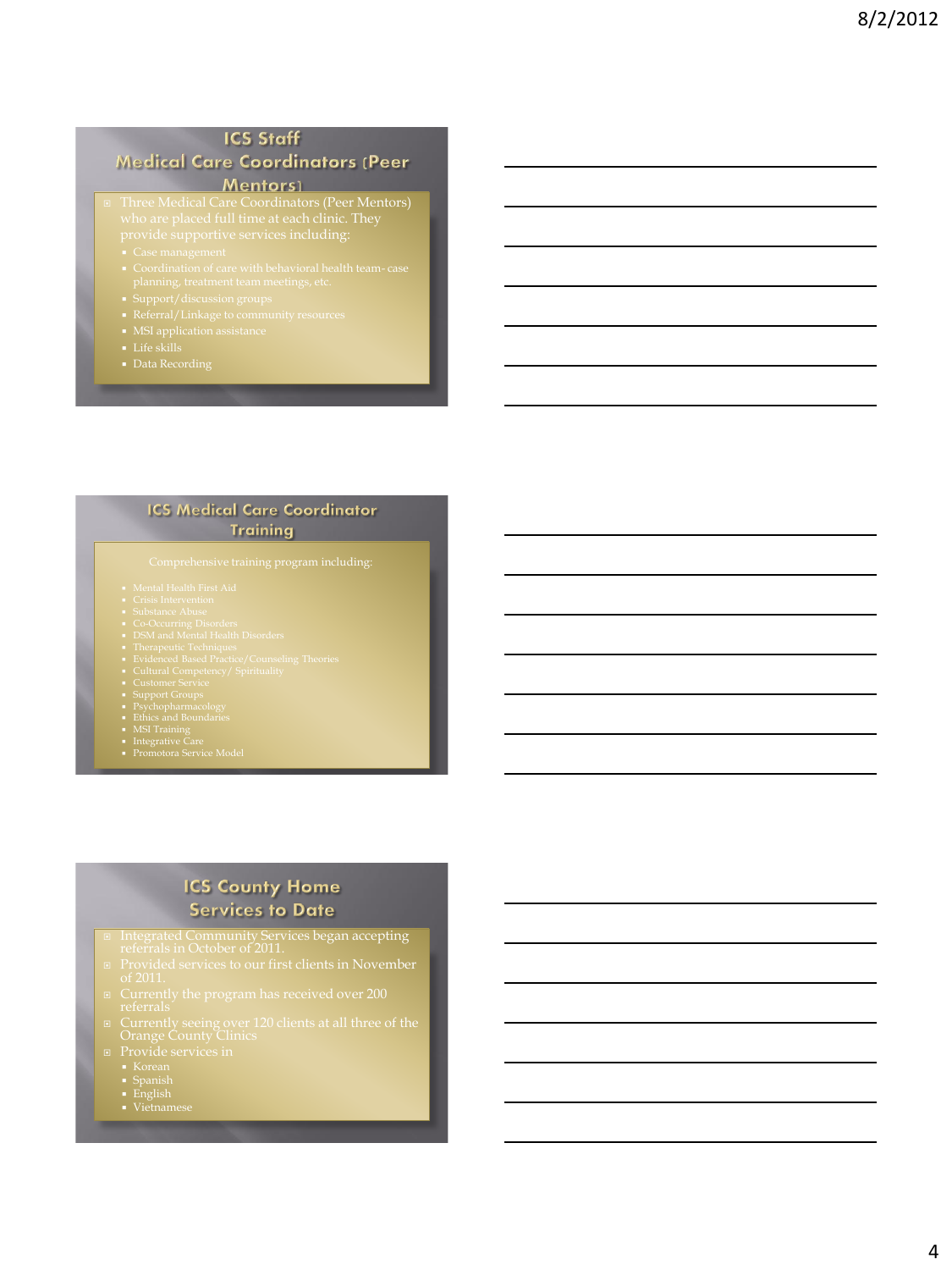# **Evaluation and Outcome Data Compilation**

- 
- 
- 
- Excited to see the results of all of their hard work.

# **Evaluation and Outcome** Physical Health/ Participants

#### At every physician visit

- -
	-
- 
- 
- - Labs taken
		-
		- Cholesterol

### **Evaluation and Outcome** Mental Health/Quality of Life Participants

- Patient Health Questionnaire (PHQ-9) to
- 
- **At intake and every six months:**
	- (WHO QOL-BREF) to measure life satisfaction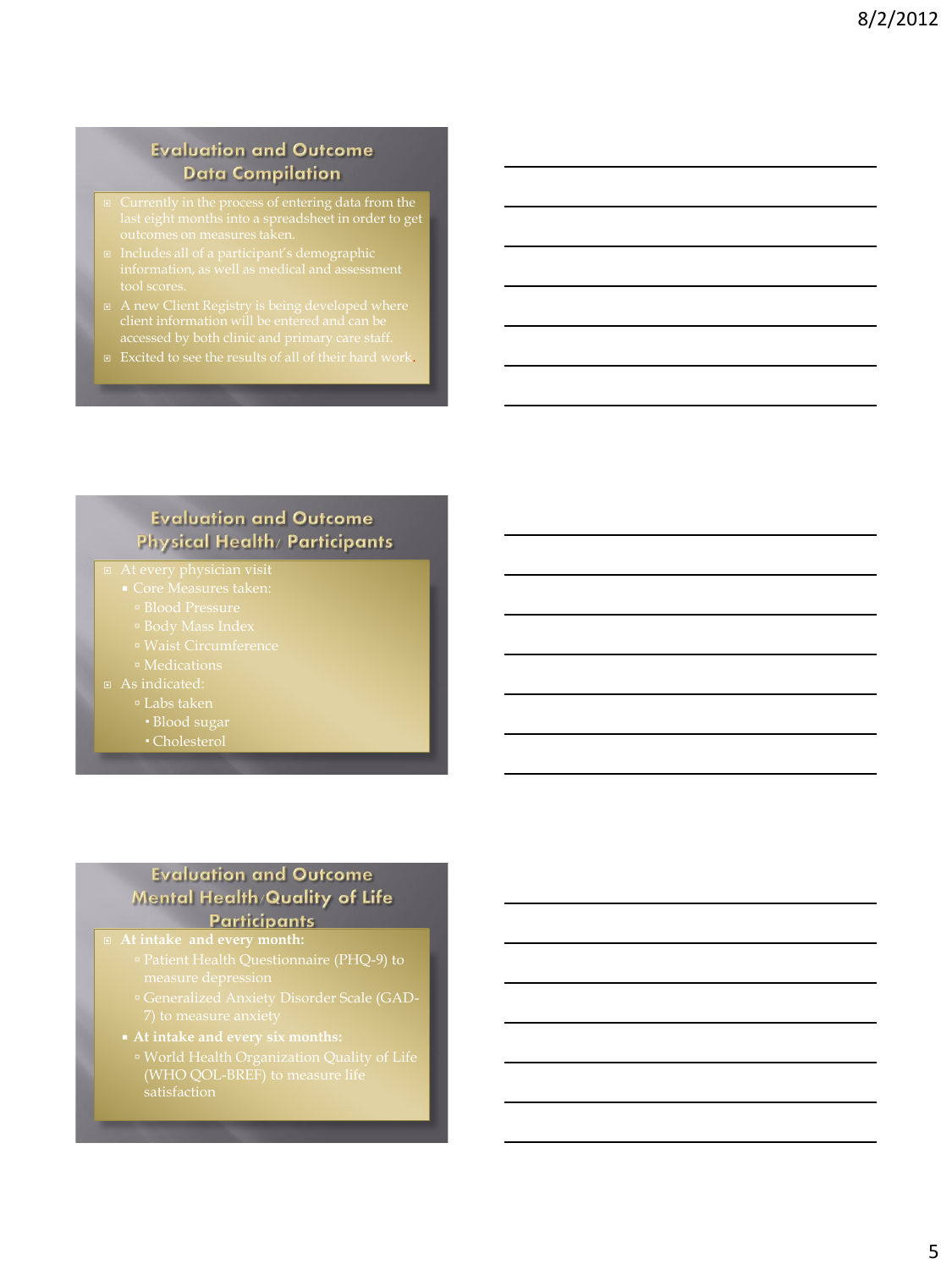# **Evaluation and Outcome Program Satisfaction/Participants**

- -
- -
	-
- participants who were not.

# **Participant Story History**

37 year-old Vietnamese female diagnosed with

- 
- diagnosed with Hypothyroidism, Hyperglycemia and Anemia

# **Participant Story Integrated Services**

- participant six times over the first three months
- 
-